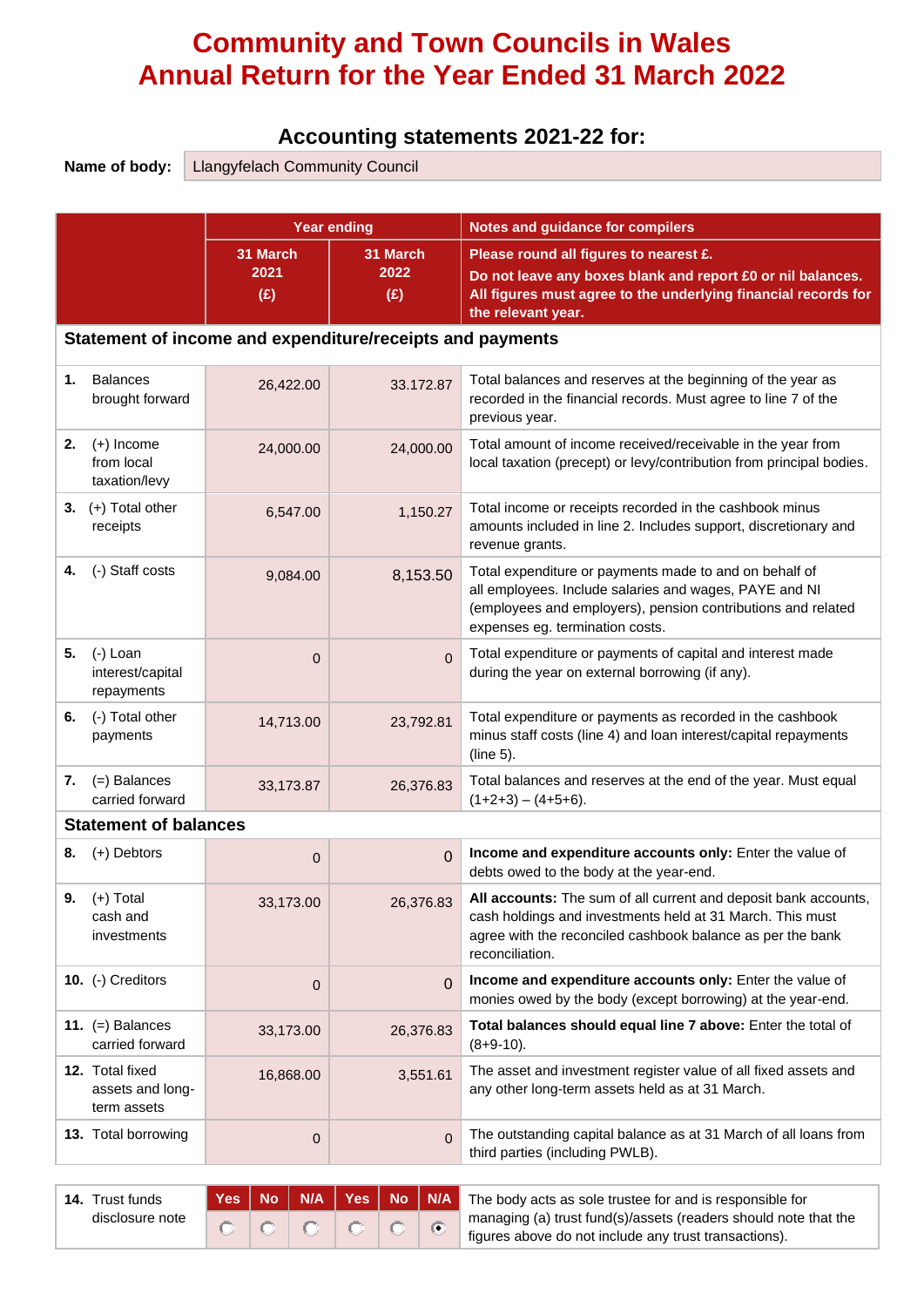### **Annual Governance Statement**

We acknowledge as the members of the Council/Board/Committee, our responsibility for ensuring that there is a sound system of internal control, including the preparation of the accounting statements. We confirm, to the best of our knowledge and belief, with respect to the accounting statements for the year ended 31 March 2022, that:

|    |                                                                                                                                                                                                                                                                                                                              |            | Agreed?          | 'YES' means that the                                                                                                                                                      | <b>PG Ref</b> |  |
|----|------------------------------------------------------------------------------------------------------------------------------------------------------------------------------------------------------------------------------------------------------------------------------------------------------------------------------|------------|------------------|---------------------------------------------------------------------------------------------------------------------------------------------------------------------------|---------------|--|
|    |                                                                                                                                                                                                                                                                                                                              | <b>Yes</b> | $No*$            | <b>Council/Board/Committee:</b>                                                                                                                                           |               |  |
| 1. | We have put in place arrangements for:<br>effective financial management during the year; and<br>the preparation and approval of the accounting<br>$\bullet$<br>statements.                                                                                                                                                  | $\bullet$  | O                | Properly sets its budget and<br>manages its money and prepares<br>and approves its accounting<br>statements as prescribed by law.                                         | 6, 12         |  |
| 2. | We have maintained an adequate system of internal<br>control, including measures designed to prevent<br>and detect fraud and corruption, and reviewed its<br>effectiveness.                                                                                                                                                  | $\odot$    | $\circ$          | Made proper arrangements and<br>accepted responsibility for<br>safeguarding the public money and<br>resources in its charge.                                              | 6,7           |  |
| 3. | We have taken all reasonable steps to assure<br>ourselves that there are no matters of actual or potential<br>non-compliance with laws, regulations and codes of<br>practice that could have a significant financial effect on<br>the ability of the Council/Board/ Committee to conduct its<br>business or on its finances. | $\bullet$  | $\circ$          | Has only done things that it has the<br>legal power to do and has<br>conformed to codes of practice and<br>standards in the way it has done so.                           | 6             |  |
| 4. | We have provided proper opportunity for the<br>exercise of electors' rights in accordance with the<br>requirements of the Accounts and Audit (Wales)<br>Regulations 2014.                                                                                                                                                    | $\odot$    | $\circ$          | Has given all persons interested the<br>opportunity to inspect the body's<br>accounts as set out in the notice of<br>audit.                                               | 6, 23         |  |
| 5. | We have carried out an assessment of the risks facing<br>the Council/Board/Committee and taken appropriate<br>steps to manage those risks, including the introduction of<br>internal controls and/or external insurance cover where<br>required.                                                                             | $\odot$    | $\circ$          | Considered the financial and other<br>risks it faces in the operation of the<br>body and has dealt with them<br>properly.                                                 | 6, 9          |  |
| 6. | We have maintained an adequate and effective system<br>of internal audit of the accounting records and control<br>systems throughout the year and have received a report<br>from the internal auditor.                                                                                                                       | $\odot$    | O                | Arranged for a competent person,<br>independent of the financial controls<br>and procedures, to give an objective<br>view on whether these meet the<br>needs of the body. | 6, 8          |  |
|    | 7. We have considered whether any litigation, liabilities or<br>commitments, events or transactions, occurring either<br>during or after the year-end, have a financial impact on<br>the Council/Board/Committee and, where appropriate,<br>have included them on the accounting statements.                                 | €          | O                | Disclosed everything it should have<br>about its business during the year<br>including events taking place after<br>the year-end if relevant.                             | 6             |  |
|    | 8. We have taken appropriate action on all matters raised<br>in previous reports from internal and external audit.                                                                                                                                                                                                           | €          | O                | Considered and taken appropriate<br>action to address<br>issues/weaknesses brought to its<br>attention by both the internal and<br>external auditors.                     | 6, 8, 23      |  |
|    | 9. Trust funds $-$ in our capacity as trustee, we have:<br>discharged our responsibility in relation to the<br>accountability for the fund(e) including financial                                                                                                                                                            | <b>Yes</b> | N/A<br><b>No</b> | Has met all of its responsibilities<br>where it is a sole managing trustee<br>of a local trust or trusts.                                                                 | 3, 6          |  |

accountability for the fund(s) including financial reporting and, if required, independent examination or audit.

of a local trust or trusts.

\* Please provide explanations to the external auditor on a separate sheet for each 'no' response given; and describe what action is being taken to address the weaknesses identified.

 $\sqrt{6}$ 

C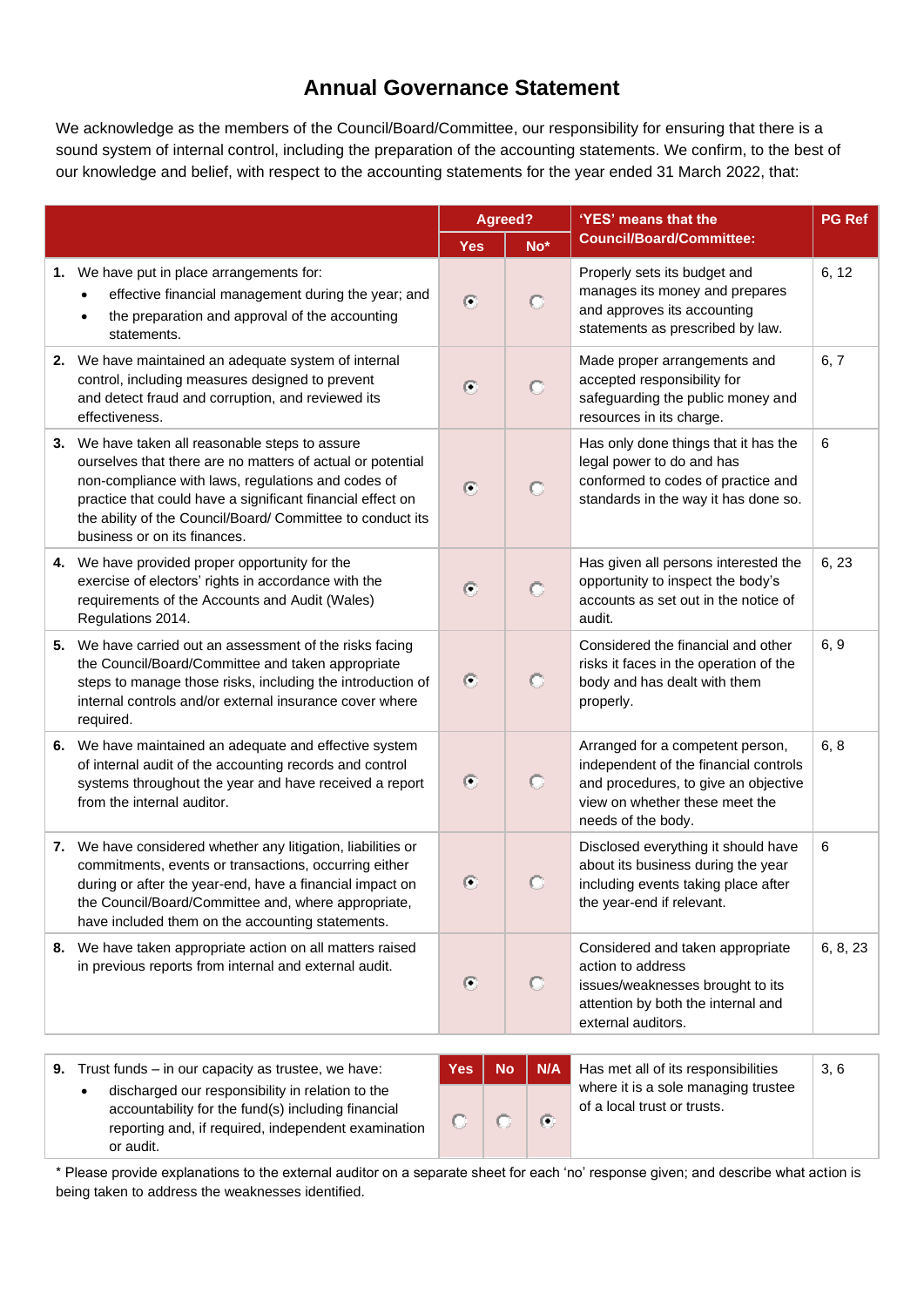# **Additional disclosure notes\***

|    | The following information is provided to assist the reader to understand the accounting statement and/or the Annual<br><b>Governance Statement</b>                                                                                                                                                                                                                                                                                                                                                                                                                                                                                                                                                                                                                                                                                                                        |
|----|---------------------------------------------------------------------------------------------------------------------------------------------------------------------------------------------------------------------------------------------------------------------------------------------------------------------------------------------------------------------------------------------------------------------------------------------------------------------------------------------------------------------------------------------------------------------------------------------------------------------------------------------------------------------------------------------------------------------------------------------------------------------------------------------------------------------------------------------------------------------------|
|    | 1. Expenditure under S137 Local Government Act 1972 and S2 Local Government Act 2000<br>Section 137(1) of the 1972 Act permits the Council to spend on activities for which it has no other specific powers if the<br>Council considers that the expenditure is in the interests of, and will bring direct benefit to, the area or any part of it, or all or<br>some of its inhabitants, providing that the benefit is commensurate with the expenditure. Section 137(3) also permits the<br>Council to incur expenditure for certain charitable and other purposes. The maximum expenditure that can be incurred under<br>both section 137(1) and (3) for the financial year 2021-22 was £8.41 per elector.<br>In 2021-22, the Council made payments totalling £0 under section 137. These payments are included within 'Other<br>payments' in the Accounting Statement. |
| 2. |                                                                                                                                                                                                                                                                                                                                                                                                                                                                                                                                                                                                                                                                                                                                                                                                                                                                           |
| 3. |                                                                                                                                                                                                                                                                                                                                                                                                                                                                                                                                                                                                                                                                                                                                                                                                                                                                           |

\* Include here any additional disclosures the Council considers necessary to aid the reader's understanding of the accounting statements and/or the annual governance statement.

### **Council/Board/Committee approval and certification**

The Council/Committee is responsible for the preparation of the accounting statements and the annual governance statement in accordance with the requirements of the Public Audit (Wales) Act 2004 (the Act) and the Accounts and Audit (Wales) Regulations 2014.

| <b>Certification by the RFO</b>                                                                                                                                                                         | <b>Approval by the Council/Board/Committee</b>                                                                                                        |  |  |  |  |
|---------------------------------------------------------------------------------------------------------------------------------------------------------------------------------------------------------|-------------------------------------------------------------------------------------------------------------------------------------------------------|--|--|--|--|
| certify that the accounting statements contained in this Annual<br>Return present fairly the financial position of the Council/Board/<br>Committee, and its income and expenditure, or properly present | I confirm that these accounting statements and<br>Annual Governance Statement were approved by the<br>Council/Board/Committee under minute reference: |  |  |  |  |
| receipts and payments, as the case may be, for the year ended<br>31 March 2022.                                                                                                                         | Minute ref:                                                                                                                                           |  |  |  |  |
| <b>RFO signature:</b>                                                                                                                                                                                   | Chair of meeting signature:                                                                                                                           |  |  |  |  |
| Name:                                                                                                                                                                                                   | Name:                                                                                                                                                 |  |  |  |  |
| Date:                                                                                                                                                                                                   | Date:                                                                                                                                                 |  |  |  |  |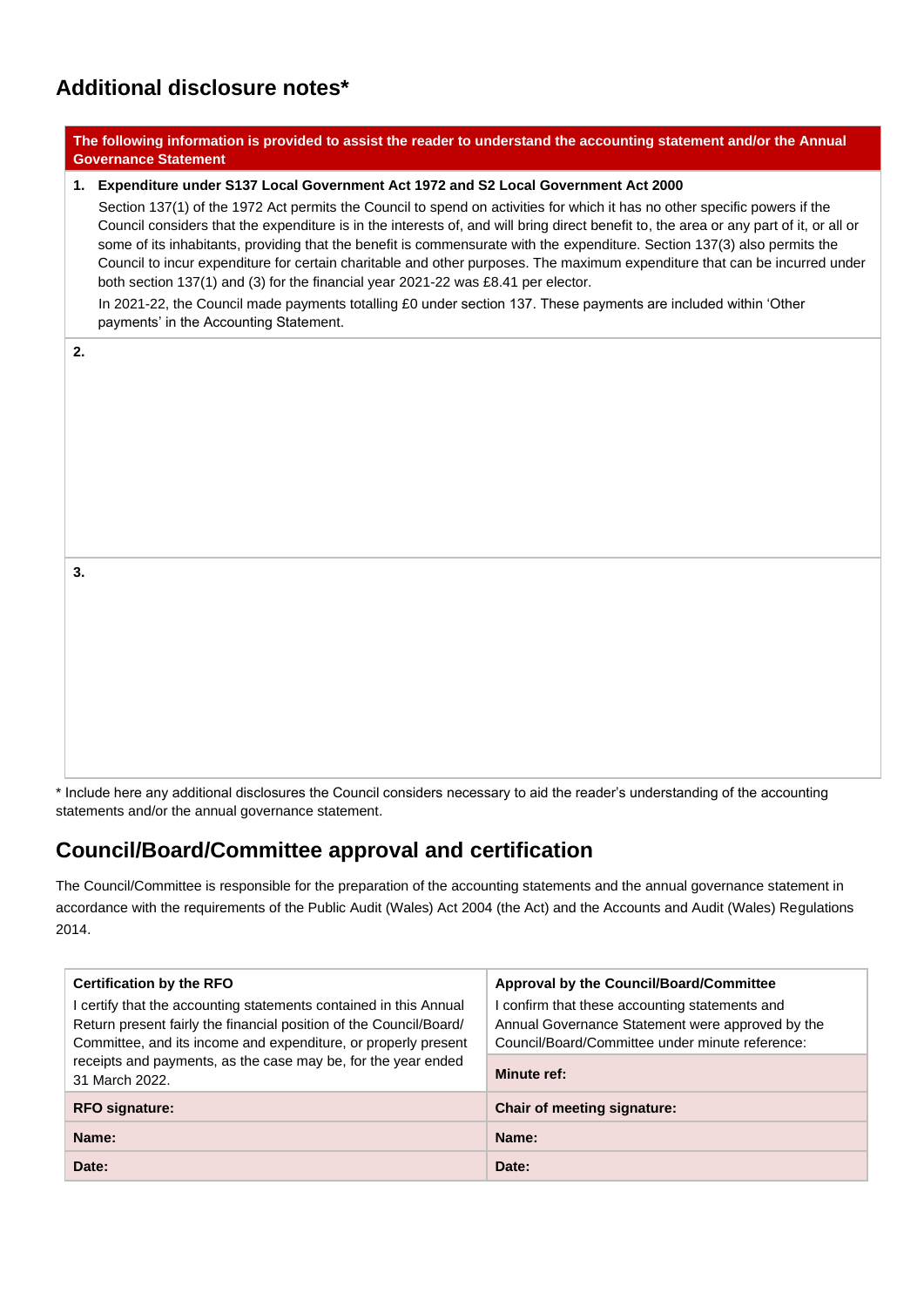## **Annual internal audit report to:**

**Name of body:** Llangyfelach Community Council

The Council/Board/Committee's internal audit, acting independently and on the basis of an assessment of risk, has included carrying out a selective assessment of compliance with relevant procedures and controls expected to be in operation during the financial year ending 31 March 2022.

The internal audit has been carried out in accordance with the Council/Board/Committee's needs and planned coverage. On the basis of the findings in the areas examined, the internal audit conclusions are summarised in this table. Set out below are the objectives of internal control and the internal audit conclusions on whether, in all significant respects, the following control objectives were being achieved throughout the financial year to a standard adequate to meet the needs of the Council/Board/Committee.

|                                                                                                                                                                                                        |                          |                 | <b>Agreed?</b> |                        | Outline of work undertaken as part                                                                |  |  |
|--------------------------------------------------------------------------------------------------------------------------------------------------------------------------------------------------------|--------------------------|-----------------|----------------|------------------------|---------------------------------------------------------------------------------------------------|--|--|
|                                                                                                                                                                                                        | <b>Yes</b>               | No <sup>*</sup> | N/A            | <b>Not</b><br>covered* | of the internal audit (NB not required<br>if detailed internal audit report<br>presented to body) |  |  |
| 1. Appropriate books of account have been<br>properly kept throughout the year.                                                                                                                        | $\odot$                  | Ō               | $\circ$        | $\circ$                | Insert text                                                                                       |  |  |
| 2. Financial regulations have been met,<br>payments were supported by invoices,<br>expenditure was approved and VAT was<br>appropriately accounted for.                                                | $\odot$                  | $\circ$         | O              | $\circ$                | Insert text                                                                                       |  |  |
| 3. The body assessed the significant risks<br>to achieving its objectives and reviewed<br>the adequacy of arrangements to<br>manage these.                                                             | $\left( \bullet \right)$ | $\circ$         | $\circ$        | O                      | Insert text                                                                                       |  |  |
| 4. The annual precept/levy/resource<br>demand requirement resulted from an<br>adequate budgetary process, progress<br>against the budget was regularly<br>monitored, and reserves were<br>appropriate. | $\left( \bullet \right)$ | $\circ$         | $\circ$        |                        | Insert text                                                                                       |  |  |
| 5. Expected income was fully received,<br>based on correct prices, properly<br>recorded and promptly banked, and VAT<br>was appropriately accounted for.                                               | $\left( 7\right)$        | $\bigcirc$      | $\circ$        | O                      | Insert text                                                                                       |  |  |
| 6. Petty cash payments were properly<br>supported by receipts, expenditure was<br>approved and VAT appropriately<br>accounted for.                                                                     | $\odot$                  | $\bullet$       | $\circ$        | $\circ$                | Insert text                                                                                       |  |  |
| 7. Salaries to employees and allowances to<br>members were paid in accordance with<br>minuted approvals, and PAYE and NI<br>requirements were properly applied.                                        | $\odot$                  | $\bullet$       | $\circ$        | O                      | Insert text                                                                                       |  |  |
| 8. Asset and investment registers were<br>complete, accurate, and properly<br>maintained.                                                                                                              | $\odot$                  | $\circ$         | $\circ$        |                        | Insert text                                                                                       |  |  |